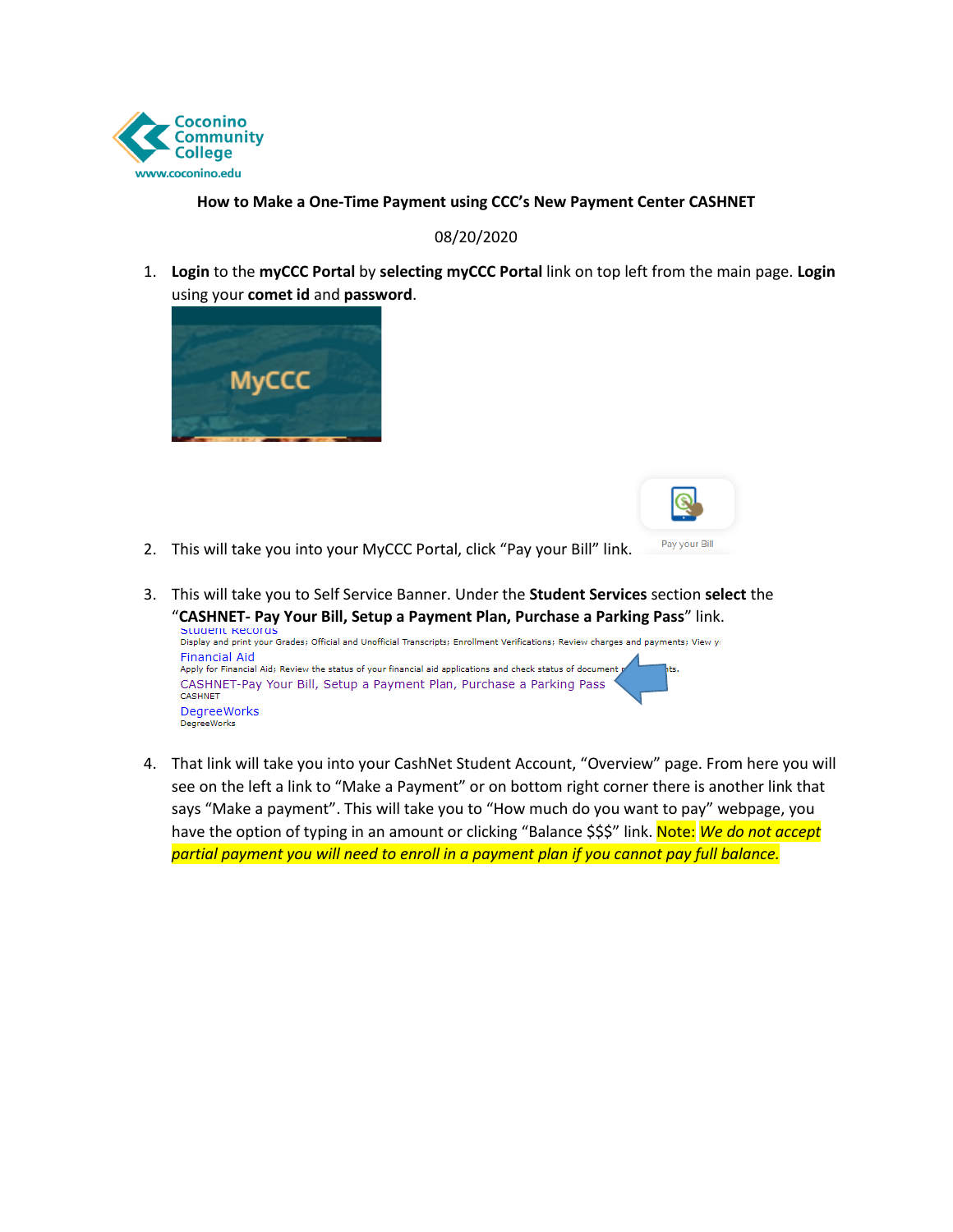| Summary                                                            | <b>View statements</b> |
|--------------------------------------------------------------------|------------------------|
| 202080 (Fall 2020)                                                 | \$678.00               |
| Summer 2020: Summer 2020 - 3 Payment Plan<br>1 \$99.80 is past due | \$99.80                |
| <b>Balance</b>                                                     | \$777.80               |

| 202080 (Fall 2020)  |                                                                                                       |  |  |  |
|---------------------|-------------------------------------------------------------------------------------------------------|--|--|--|
| <b>Amount</b>       |                                                                                                       |  |  |  |
| \$0.00              |                                                                                                       |  |  |  |
| Maximum \$1,000,000 |                                                                                                       |  |  |  |
|                     | Balance \$678                                                                                         |  |  |  |
|                     |                                                                                                       |  |  |  |
|                     |                                                                                                       |  |  |  |
|                     | Summer 2020: Summer 2020 - 3 Payment Plan<br>\$99.80<br>Past due<br>Paid \$233.20   Remaining \$99.80 |  |  |  |
| <b>Amount</b>       |                                                                                                       |  |  |  |

5. If you need to add a parking pass, calculator lease fee or placement test you will have the option to do so before submitting payment. These are optional and you do not need to purchase these if they are not necessary. To continue click the **"Continue" button** on the bottom right**.** 

 $\odot$ 

| <b>Calculator Lease Fee (Non-</b><br><b>Refundable)</b> | <b>FALL/SPRING/SUMMER PARKING</b><br>PASS(8/1/20-8/31/21)*EACH VE |
|---------------------------------------------------------|-------------------------------------------------------------------|
| \$10.00                                                 | \$40.00                                                           |
| <b>View details</b>                                     | <b>View details</b>                                               |
|                                                         |                                                                   |
| Placement Re-test - \$12 per test                       |                                                                   |
| \$12.00                                                 |                                                                   |
| <b>View details</b>                                     |                                                                   |
|                                                         |                                                                   |
|                                                         |                                                                   |